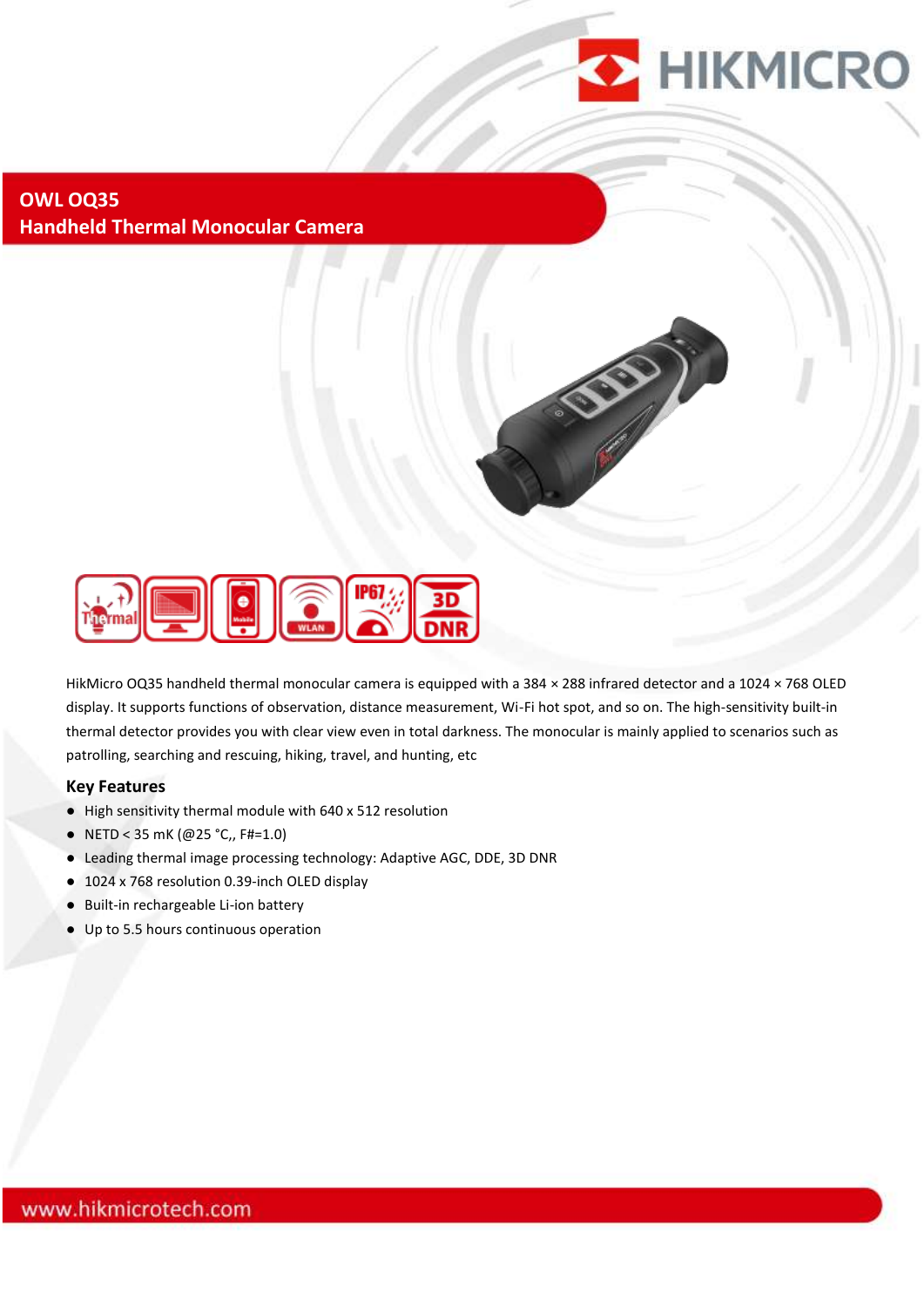

# **Specification**

## **Specification**

| <b>Thermal Module</b>           |                                                                                 |
|---------------------------------|---------------------------------------------------------------------------------|
| Image Sensor                    | VOx Uncooled Focal Plane Arrays                                                 |
| Resolution                      | $640 \times 512$                                                                |
| Frame Frequency                 | 50 Hz                                                                           |
| Pixel Interval                  | $17 \mu m$                                                                      |
| Response Waveband               | 8 µm to 14 µm                                                                   |
| <b>NETD</b>                     | Less than 35 mK (@25°C), F#=1.1                                                 |
| Focal Length                    | 35 mm                                                                           |
| <b>IFOV</b>                     | 0.49 mrad                                                                       |
| Field of View                   | $17.7^{\circ} \times 14.2^{\circ}$ (H $\times$ V)                               |
| Aperture                        | F1.0                                                                            |
| Magnification                   | $1.4 - 11.2$                                                                    |
| <b>Image Display</b>            |                                                                                 |
| Monitor                         | 0.39 inch, OLED, 1024 ×768                                                      |
| Palettes                        | Black Hot, White Hot, Red Hot, Fusion                                           |
| <b>Uniformity Correction</b>    | Auto, Manual, External Correction                                               |
| Digital Zoom                    | $1\times$ , $2\times$ , $4\times$ , $8\times$                                   |
| <b>Smart Function</b>           |                                                                                 |
| <b>Hot Track</b>                | Yes                                                                             |
| <b>Detection Range</b>          | 1235 m                                                                          |
| System                          |                                                                                 |
| Storage                         | Built-in memory module (16 GB)                                                  |
| Record Video                    | Yes                                                                             |
| Capture Snapshot                | Yes                                                                             |
| Wi-Fi                           | Yes                                                                             |
| <b>Standby Mode</b>             | Yes                                                                             |
| <b>Power Supply</b>             |                                                                                 |
| <b>Battery Type</b>             | Rechargeable Lithium Battery                                                    |
| <b>Battery Operating Time</b>   | 5.5 hours continuous running with CVBS and Wi-Fi hot spot function off (@25 °C) |
|                                 | 4.5 hours continuous running with CVBS and Wi-Fi hot spot function on (@25 °C)  |
| <b>Battery Capacity Display</b> | Yes                                                                             |
| General                         |                                                                                 |
| Power                           | 5 VDC/2 A, 2 W, Type-C Interface                                                |
| Work Temperature/Humidity       | From -30°C to 55°C (-22°F to 131°F); Humidity: 90% or Less                      |
| Protection Level                | <b>IP67</b>                                                                     |
| Dimension                       | 201.6 mm × 73.7 mm × 66 mm (7.94" × 2.90" × 2.60")                              |
| Weight                          | 500 g (0.55 lb)                                                                 |